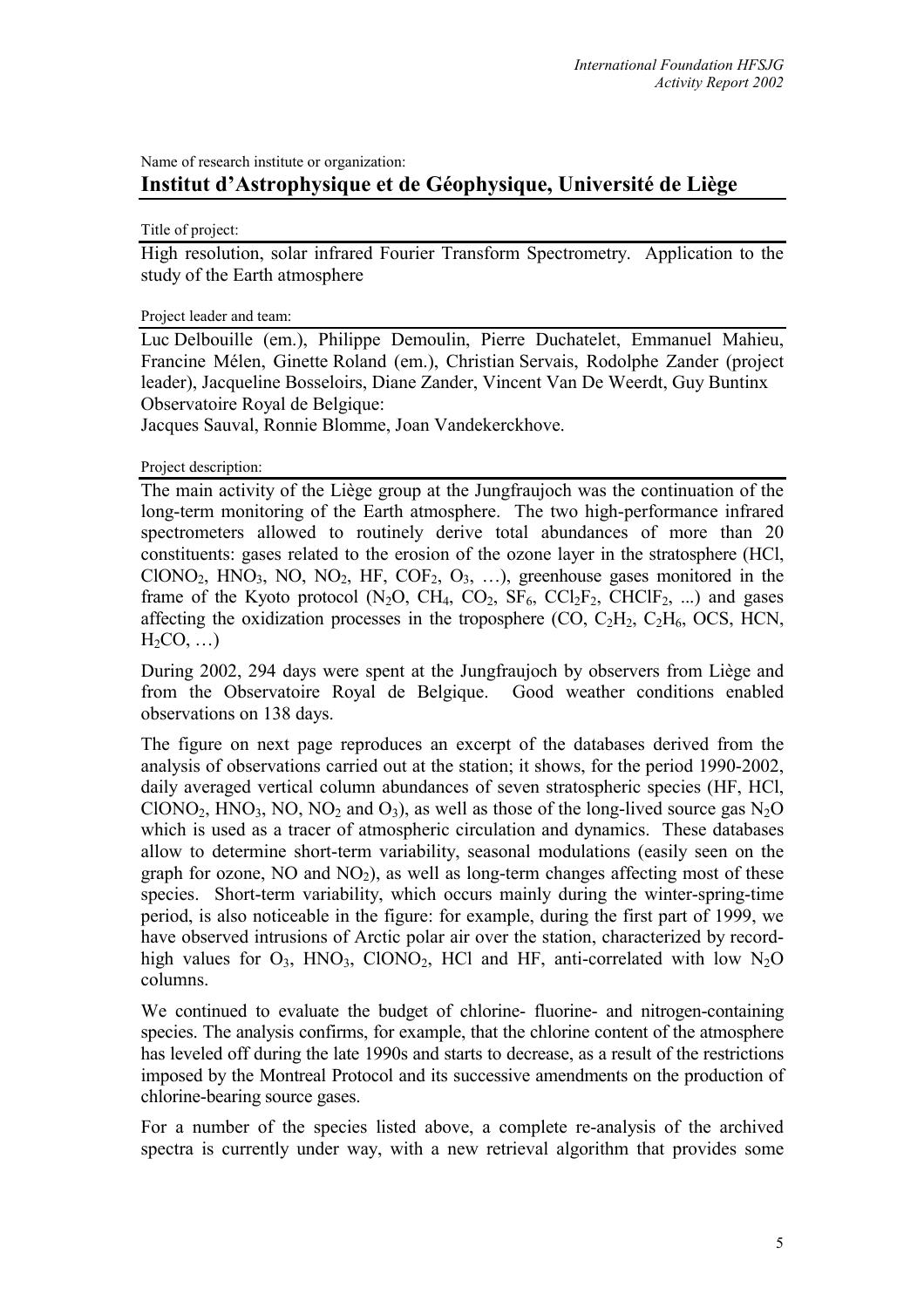information on the distribution of the molecules versus altitude. This new tool will provide partial abundances as well as more accurate column densities.

The software has also be modified to accept much wider spectral intervals (up to 50 cm<sup>-1</sup>), in order to analyze heavy molecules like CFCs, HCFCs and other new substitutes. Tests performed in the case of  $CFC-11$   $(CCl<sub>3</sub>F)$  are in progress. The spectral region where CCl<sub>4</sub> absorbs is strongly affected by the "line-mixing" effect in an interfering  $CO<sub>2</sub>$  band. The implementation of this effect in the software will now allow us to study CCl4.



From July to December 2002, we participated to the calibration/validation campaign of 3 instruments (MIPAS, SCIAMACHY and GOMOS) aboard the European satellite Envisat. During this period, we provided to the calibration team, in quasi real time, 3426 total abundances measured at the Jungfraujoch, distributed over 69 days. For this purpose, we had to automate some tasks, such as the transfer of the spectra from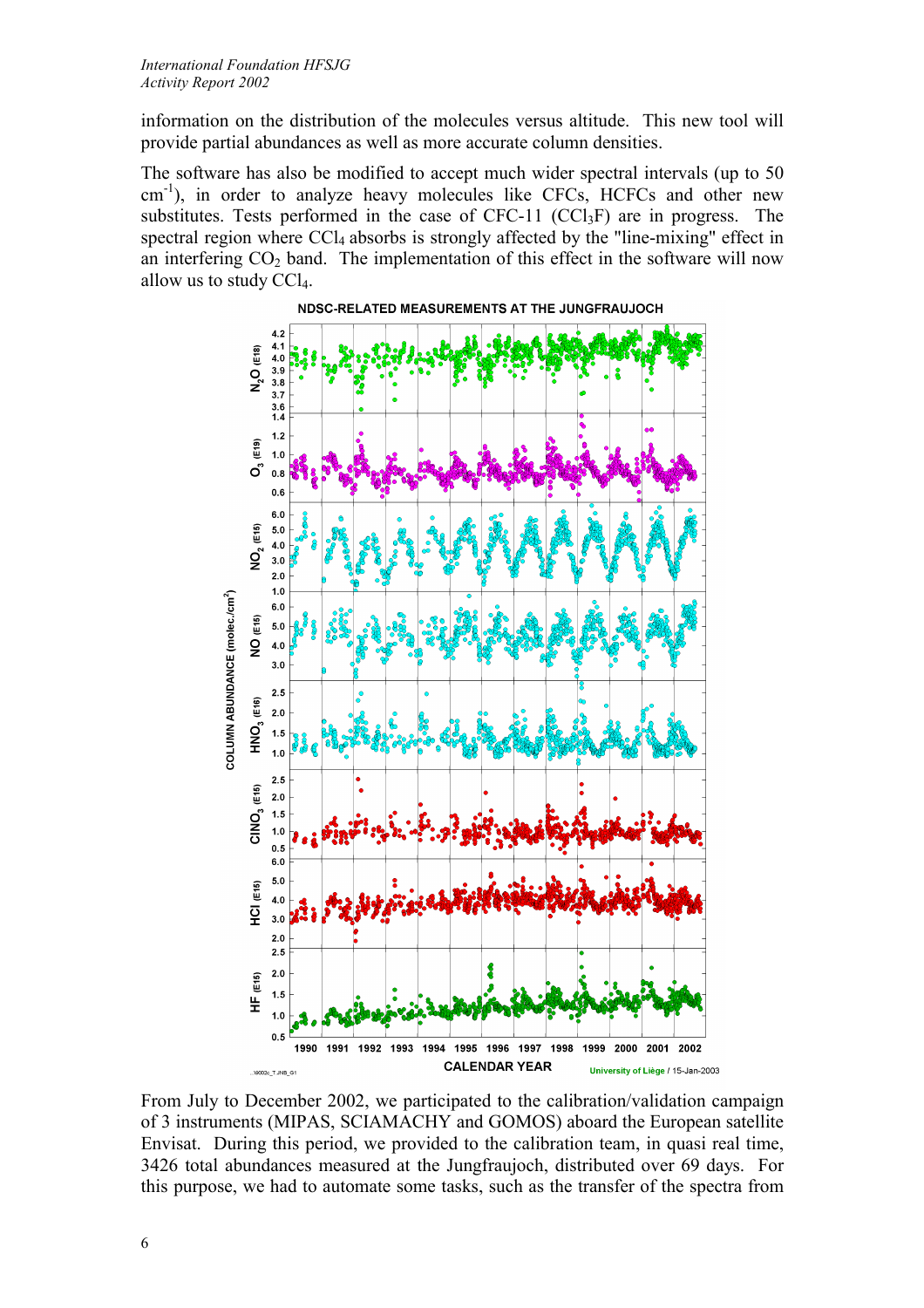the station to Liège, the analysis of the data, while ensuring the reliability of the results.

The solar spectrum reveals spectral features interfering with the atmospheric absorption signatures of interest. It is thus desirable to take the solar spectral features into account in the modeling of atmospheric transmission spectra. To this end, highresolution measurements pointing at the center and at the limb of the solar disk have been recorded at the Jungfraujoch with the homemade FTS. These observations have then been used to validate a model of the solar lines in the mid-infrared developed by F. Hase (IMK Karlsruhe) and G. Toon (JPL Pasadena). The model estimates centerto-limb variations of the area and width of each line.

A camera has been fixed on the sun tracker: the status of the sky around the sun can now be checked from any computer on the Jungfraujoch network.

Key words:

Earth atmosphere, ozone layer, greenhouse gases, long-term monitoring, infrared spectrometry

Internet data bases:

[http://www.nilu.no/nadir/,](http://www.nilu.no/nadir/) <ftp://ozone.wwb.noaa.gov/pub/ndsc/jungfrau/>

Collaborating partners/networks:

Main collaborations: IASB (Institut d'Aéronomie Spatiale de Belgique) / NDSC (Network for the Detection of Stratospheric Change) / SOGE partners (e.g. EMPA) [http://www.nilu.no/niluweb/services/soge] / NASA Langley Research Center / NASA JPL / University of Oslo / IMK (Forschungszentrum Karlsruhe) / satellites: MOPPIT, ENVISAT and ACE validation

Scientific publications and public outreach 2002:

#### **Refereed journal articles**

Barret, B., M. De Mazière, and P. Demoulin, Retrieval and characterisation of ozone profiles from solar infrared spectra at the Jungfraujoch, *J. Geophys. Res.,* **107,** D24, 4788, doi:10.1029/2001JD001298, 2002.

Rinsland, C. P., Goldman, A., E. Mahieu, R. Zander, J. Notholt, N. Jones, D. W. T. Griffith, T. M. Stephen, L. S. Chiou, ground-based infrared spectroscopic measurements of carbonyl sulfide: free tropospheric trends from a 24-year time series of solar absorption measurements, *J. Geophys. Res.,* 10.1029/2002JD002522, 2002.

Rinsland, C. P., N. B. Jones, B. J. Connor, S. W. Wood, A. Goldman, T. M. Stephen, F. J. Murcray, L. S. Chiou, R. Zander, and E. Mahieu, Multiyear infrared solar spectroscopic measurements of HCN, CO,  $C_2H_6$  and  $C_2H_2$  tropospheric columns above Lauder, New Zealand (45°S Latitude), *J. Geophys. Res*., *107,* D14, 10.1029/2001JD001150, 2002.

Rinsland, C. P., R. Zander, E. Mahieu, L. S. Chiou, A. Goldman, and N. B. Jones, Stratospheric HF column abundances above Kitt Peak (31.9°N latitude): trends from 1977 to 2001 and correlations with stratospheric HCl columns, *J. Quant. Spectrosc. Radiat. Transfer*, *74,* 205-216, 2002.

#### **Book sections**

Zander, R., E. Mahieu, C. Servais, G. Roland, P. Duchatelet, P. Demoulin, L. Delbouille, C. P. Rinsland, M. De Mazière, and R. Blomme, Potential of the NDSC in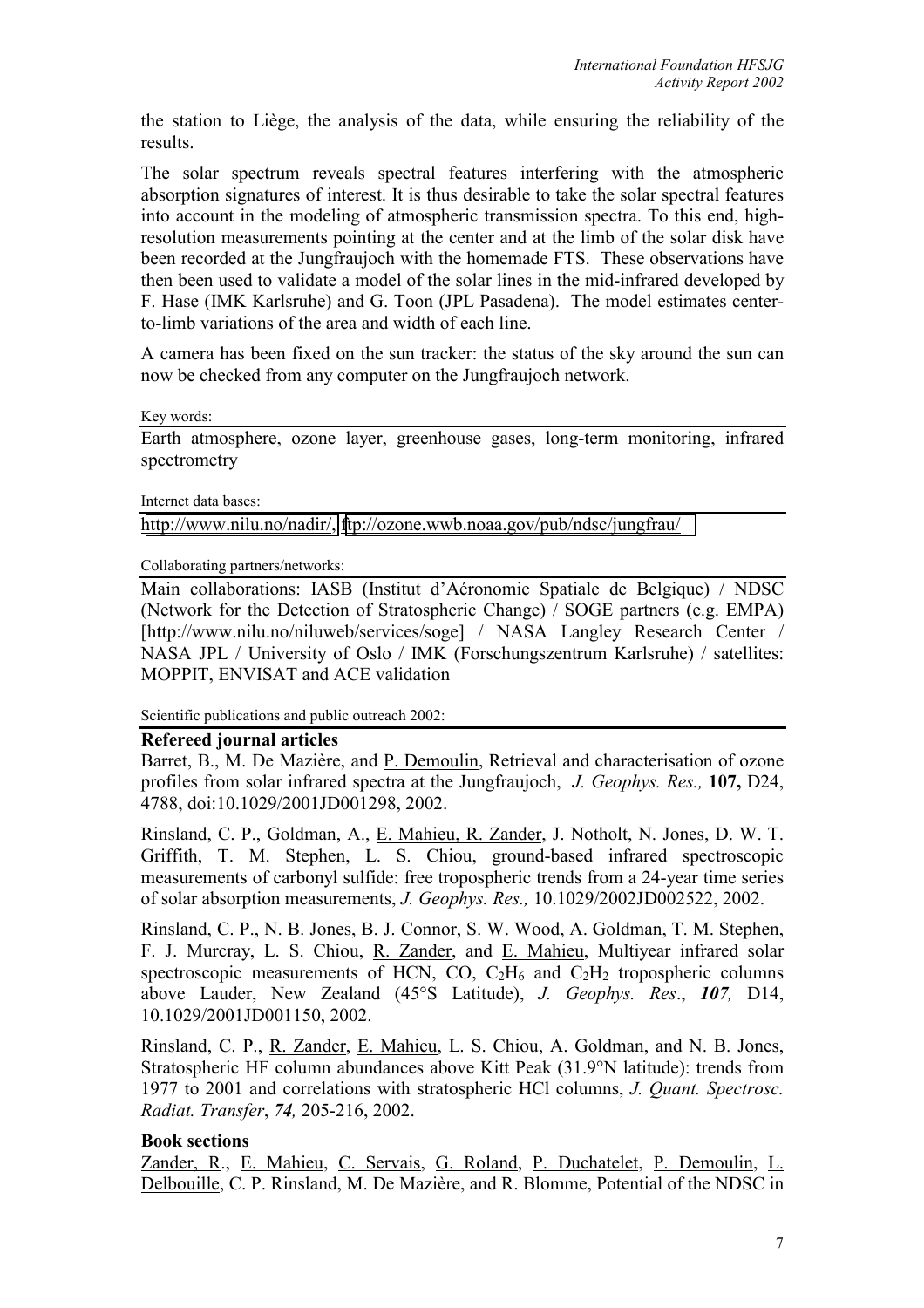support of the Kyoto Protocol: Examples from the station Jungfraujoch, Switzerland, in *Proceedings of "The Third International Symposium on Non-CO<sub>2</sub> Greenhouse Gases: Scientific Understanding, Control Options and Policy Aspects"*, Maastricht, The Netherlands, January 21-23, 2002, J. Van Ham et al. Eds., Millpress-Rotterdam Publishers, ISBN 90 77017-70-4, 305-310, 2002.

## **Conference papers**

De Mazière, M., M. Van Roozendael, B. R. Bojkov, J. de La Noë, E. Mahieu, and R. Neuber, Archiving of atmospheric data: data formats and database, in *Proceedings of the" International Radiation Symposium 2000"*, St. Petersburg, 24-29 July 2000, W. L. Smith and Y. M. Timofeyev Eds., A. Deepack Publishing, Hampton, Virginia USA, 1019-1022, 2001.

Duchatelet, P., E. Mahieu, R. Zander, P. Demoulin, B. Barret, and C.P. Rinsland; Updating the Jungfraujoch database: current status, in *Proceedings of the "Sixth European Symposium on Stratospheric Ozone"*, Göteborg, Sweden, September 2-6, 2002, in press, 2002.

Mahieu, E., C. P. Rinsland, R. Zander, P. Duchatelet, C. Servais, and M. De Mazière, Tropospheric and stratospheric carbonyl sulfide (OCS): long-term trends and seasonal cycles above the Jungfraujoch station, in *Proceedings of the "Sixth European Symposium on Stratospheric Ozone"*, Göteborg, Sweden, September 2-6, 2002, in press, 2002.

### **Thesis**

Mahieu, E., L'évolution du chlore inorganique au-dessus du Jungfraujoch et le Protocole de Montréal, PhD Thesis, University of Liège, 17 Allée du 6 Août, 4000- Liège, Belgium, pp. 1-172, December 2001.

# **Data books and reports**

De Mazière, M., R. Colin, D. De Muer, and R. Zander, The Earth Observing System: synergy between ground-based and satellite observations, and model experiments, in *Space Science Research in Belgium*, *Vol. III - Part 3,* Federal Office for Scientific, Technical and Cultural Affairs, Brussels, Ref. D/2001/1191/68 (2001), 9-31, 2001.

Montzka, S. A., P. J. Fraser, J. H. Butler, D. Cunnold, J. Daniel, D. Derwent, P. S. Connell, S. Lal, A. McCulloch, D. E. Oram, C. E. Reeves, E. Sanhueza, P. Steele, G. J. M. Velders, and R. Zander, Controlled substances and other source gases, Chapter 1 of *WMO Scientific Assessment of Ozone Depletion: 2002*. WMO-Geneva, in press, 2002.

Van Roozendael, M., G. Vaughan, A. Engel, S. Godin, H. Jäger, E. Kyrö, B. Naujokat, C. Schiller, A. Weiss, and R. Zander, Long-term changes, in *"European Research in the Stratosphere 1996-2000",* Ch.1, pp. 29-67, European Commission EUR 19867 – ISBN 92-894-1398-0, 2001.

Zander, R., E. Mahieu, P. Demoulin, F. Mélen, C. Servais, and P. Duchatelet, Monitoring of the variability and long-term evolution of tropospheric constituents by infrared solar absorption spectrometry at the Jungfraujoch, Switzerland, in *Annual Report 2001- TROPOSAT: The Use and Usability of Satellite Data for Tropospheric Research,* EUROTRAC-2 International Scientific Secretariat, Munich, Germany, pp. 192-196, 2002*.*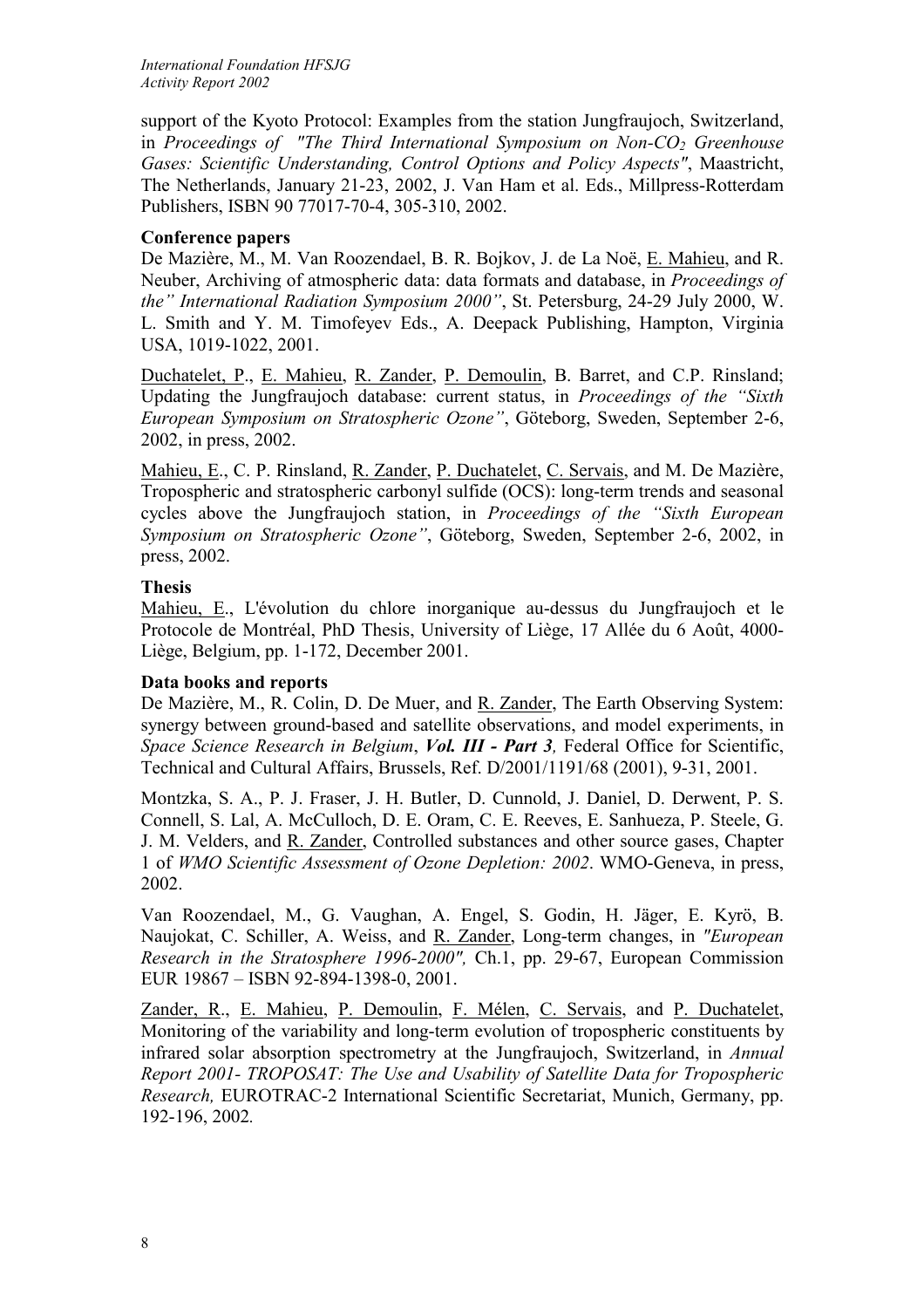Address:

Institut d'Astrophysique et de Géophysique - Université de Liège allée du VI Août, 17 - Bâtiment B5a B-4000 Sart Tilman (Liège, Belgique)

Contacts:

| Luc Delbouille         | Tel. +32 4 342 2594 e-mail: $\frac{delbouille@astro.ulg.ac.be}{delbouille@astro.ulg.ac.be}$                                                      |
|------------------------|--------------------------------------------------------------------------------------------------------------------------------------------------|
|                        | Philippe Demoulin Tel. +32 4 366 9785 e-mail: $d$ emoulin@astro.ulg.ac.be                                                                        |
| Pierre Duchatelet      | Tel. +32 4 366 9786 e-mail: duchatelet@astro.ulg.ac.be                                                                                           |
| <b>Emmanuel Mahieu</b> | Tel. +32 4 366 9786 e-mail: mahieu@astro.ulg.ac.be                                                                                               |
| Francine Mélen         | Tel. +32 4 366 9790 e-mail: melen@astro.ulg.ac.be                                                                                                |
| Ginette Roland         | Tel. +32 4 342 2594 e-mail: $\frac{\text{roland}(\partial \theta) \cdot \text{a} \cdot \text{b}}{\text{a} \cdot \text{b}}$                       |
| Christian Servais      | Tel. +32 4 366 9784 e-mail: $\frac{\text{servais}(\partial \theta) \cdot \text{astro.ulg.ac.be}}{(\partial \theta) \cdot \text{step.ulg.ac.be}}$ |
| Rodolphe Zander        | Tel. +32 4 366 9756 e-mail: $zander(\hat{a})$ astro.ulg.ac.be                                                                                    |
|                        |                                                                                                                                                  |

URL: h[ttp://sunset.astro.ulg.ac.be/girpas/girpasf.html](http://sunset.astro.ulg.ac.be/girpas/girpasf.html)